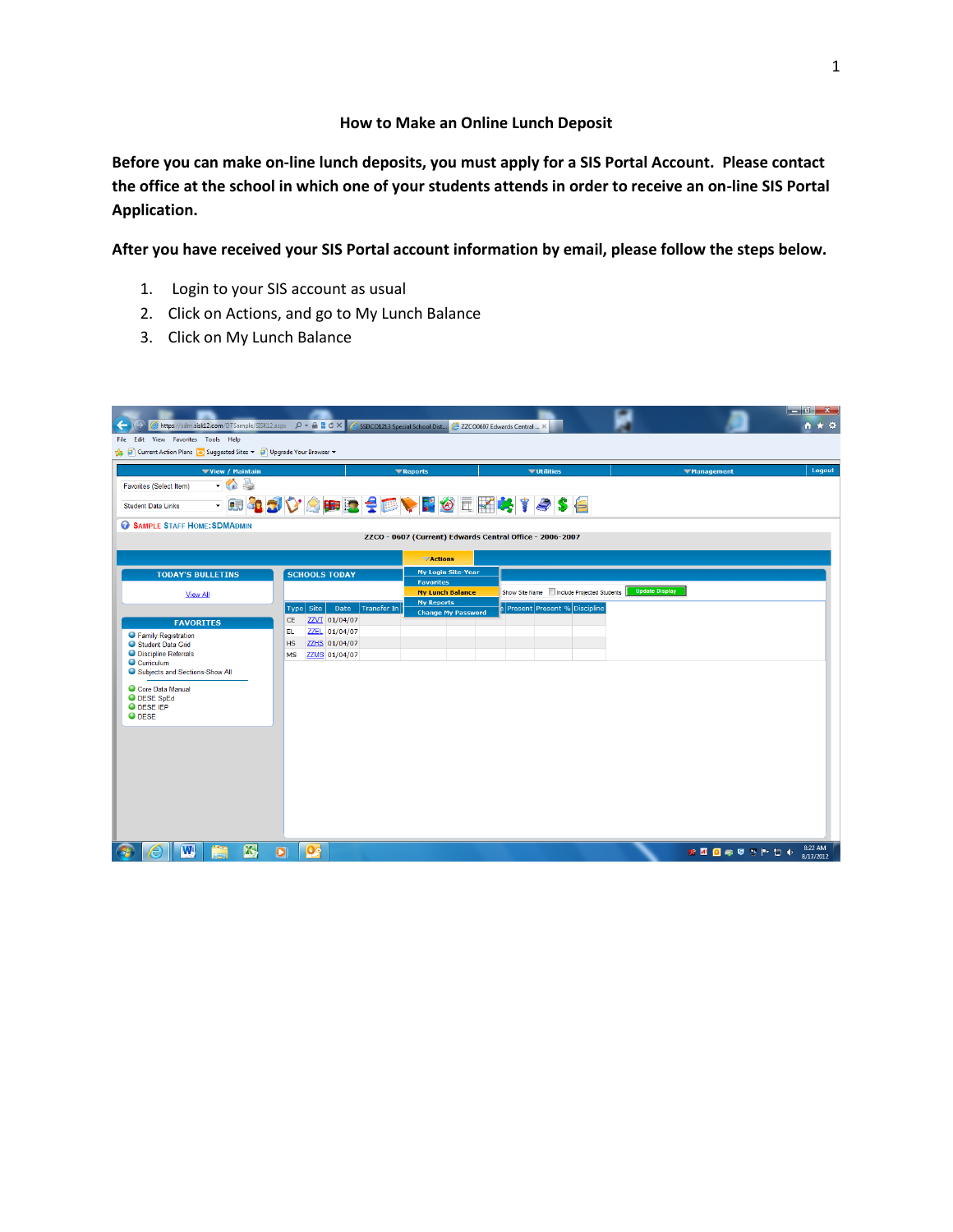## **Click on Make an Online Payment**

## (**Have your credit or debit card handy**)

| C NCT1213 North Technical High School 08/17/12 k0413armstead - Windows Internet Explorer                                                                                                                      |                                                          |                                                                           |                   | $\Box$ e $x$                         |  |  |  |  |
|---------------------------------------------------------------------------------------------------------------------------------------------------------------------------------------------------------------|----------------------------------------------------------|---------------------------------------------------------------------------|-------------------|--------------------------------------|--|--|--|--|
| https://sdm.sisk12.com/SSD/SISK12.aspx<br>æ,                                                                                                                                                                  |                                                          | $\vee$ 4 $\bigotimes$ $\leftarrow$ $\times$ $\bigotimes$ Bing<br>$\rho$ . |                   |                                      |  |  |  |  |
| View Favorites Tools Help<br>Edit<br>File                                                                                                                                                                     |                                                          |                                                                           |                   |                                      |  |  |  |  |
| $\,$<br>Pavorites set Secret A STANK in Passkey in holex B North Tech High School C CIW *5 MO-ACTE B MSSC ( TSA ( DESE Memos B SkillsUSA B iTester 5 ServSafe@ B PULSE B Encore A STAR A STAR-Admin & Edusoft |                                                          |                                                                           |                   |                                      |  |  |  |  |
| »<br>☆ 同 □ 曲 · Page · Safety · Tools · ② ·<br>NCT1213 North Technical High SchoolD08/17/12 k04                                                                                                                |                                                          |                                                                           |                   |                                      |  |  |  |  |
| View / Maintain                                                                                                                                                                                               | <b>V</b> Reports                                         | <b>▼Utilities</b>                                                         | <b>Wanagement</b> | Logout                               |  |  |  |  |
| $\checkmark$<br>Favorites (Select Item)<br>11                                                                                                                                                                 |                                                          |                                                                           |                   |                                      |  |  |  |  |
| $\checkmark$<br><b>Student Data Links</b>                                                                                                                                                                     |                                                          | □ 383 ☆☆●■24 □ ◆■◎元昭长 ↑ ● \$ ●                                            |                   |                                      |  |  |  |  |
| STAFF LUNCH ACCOUNT HISTORY                                                                                                                                                                                   |                                                          |                                                                           |                   |                                      |  |  |  |  |
|                                                                                                                                                                                                               | Name:                                                    |                                                                           |                   |                                      |  |  |  |  |
| Done Edit Cancel                                                                                                                                                                                              | FTE: 1.000 Hire Date: 03/01/08 InActive Date:<br>Actions |                                                                           |                   |                                      |  |  |  |  |
| Balance: \$0.00                                                                                                                                                                                               | Breakfast-Paid: \$0.00                                   | Breakfast-Charges: \$0.00                                                 |                   | Snack Milk-Charges: \$0.00           |  |  |  |  |
| <b>Make an Online Payment</b>                                                                                                                                                                                 | Lunch Paid: \$0.00                                       | Lunch-Charges: \$0.00                                                     |                   | Refunds: \$0.00                      |  |  |  |  |
|                                                                                                                                                                                                               |                                                          |                                                                           |                   |                                      |  |  |  |  |
|                                                                                                                                                                                                               |                                                          |                                                                           |                   |                                      |  |  |  |  |
|                                                                                                                                                                                                               |                                                          |                                                                           |                   |                                      |  |  |  |  |
|                                                                                                                                                                                                               |                                                          |                                                                           |                   |                                      |  |  |  |  |
|                                                                                                                                                                                                               |                                                          |                                                                           |                   |                                      |  |  |  |  |
|                                                                                                                                                                                                               |                                                          |                                                                           |                   |                                      |  |  |  |  |
|                                                                                                                                                                                                               |                                                          |                                                                           |                   |                                      |  |  |  |  |
|                                                                                                                                                                                                               |                                                          |                                                                           |                   |                                      |  |  |  |  |
|                                                                                                                                                                                                               |                                                          |                                                                           |                   |                                      |  |  |  |  |
|                                                                                                                                                                                                               |                                                          |                                                                           |                   |                                      |  |  |  |  |
|                                                                                                                                                                                                               |                                                          |                                                                           |                   |                                      |  |  |  |  |
|                                                                                                                                                                                                               |                                                          |                                                                           |                   |                                      |  |  |  |  |
|                                                                                                                                                                                                               |                                                          |                                                                           |                   |                                      |  |  |  |  |
|                                                                                                                                                                                                               |                                                          |                                                                           |                   |                                      |  |  |  |  |
| Done                                                                                                                                                                                                          |                                                          |                                                                           | <b>O</b> Internet | $\frac{1}{2}$ - $\frac{1}{2}$ 115% - |  |  |  |  |
| <b>H</b> start<br>$C$ 00<br>Lirsta_a - Yahoo! Mail<br>NCT1213 North Tech                                                                                                                                      | School Dining - Online                                   | W untitled - Paint<br>Usbank12 [Compatibi                                 | El download[1]    | <b>图 : (3) 9:36 AM</b>               |  |  |  |  |